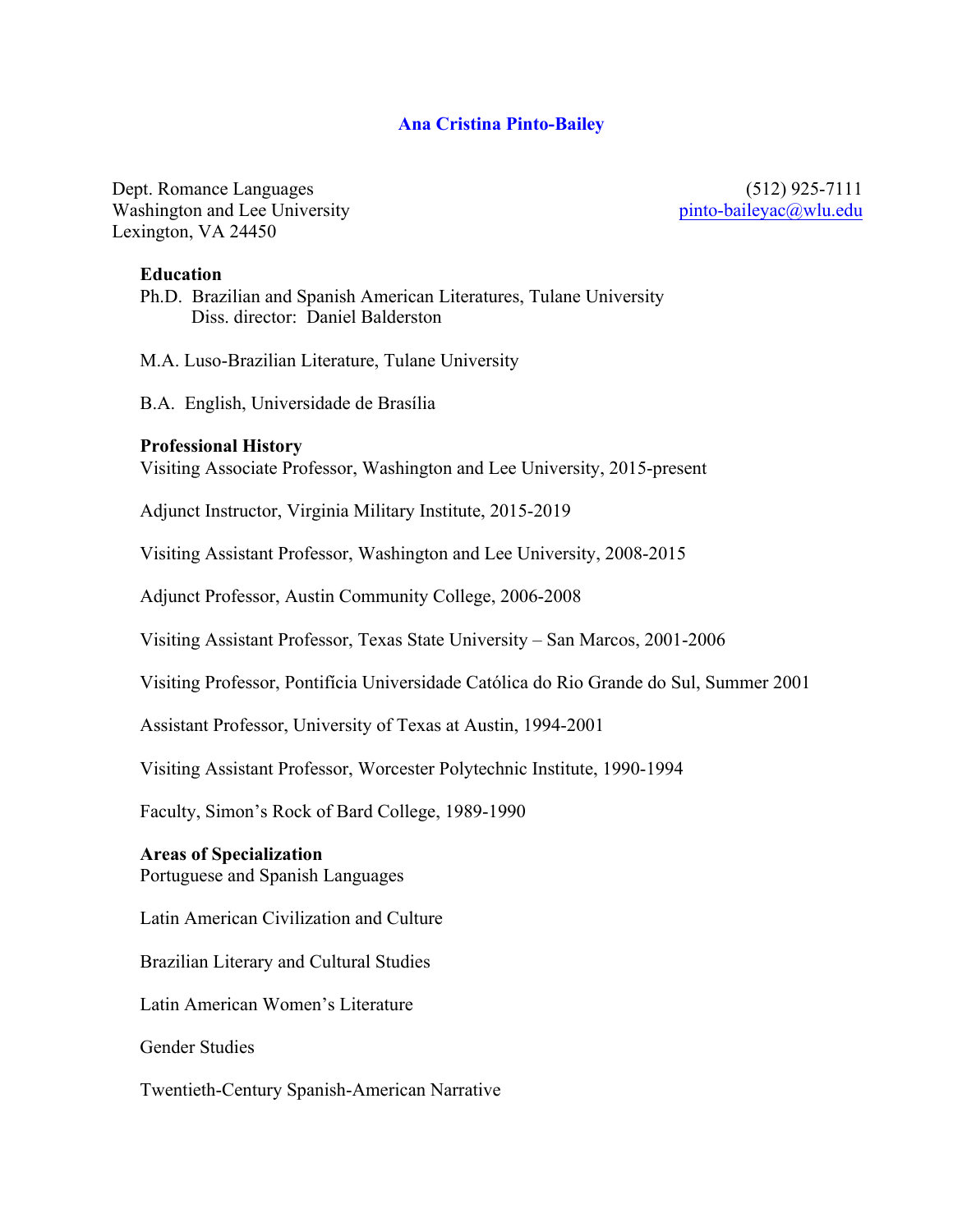## **Scholarly Books and Edited Volumes**

- *Ficção e política, da ditadura civil-militar à crise da democracia no século XXI*. Special issue of *Revista Iberoamericana*. Introd. and Co-Editor with Regina Zilberman *Revista Iberoamericana* 271 (April-June 2020)
- *Contemporary Brazilian Literature*. Guest Editor, special issue of *Romance Quarterly* 63:4 (2016)
- *Brasil, Brasis: vozes de minorias étnicas na literatura brasileira*. Special Issue of *Revista Iberoamericana*. Introd. and Co-Editor with Regina Zilberman. *Revista Iberoamericana* 230 (Jan-Mar 2010)
- *Clarice Lispector. Novos aportes críticos*. Co-Editor with Regina Zilberman. Pittsburgh, PA: Instituto Internacional de Literatura Iberoamericana, 2007

*Gender, Discourse and Desire in Twentieth-Century Brazilian Women's Literature*. Purdue Studies in Romance Literatures. West Lafayette, IN: Purdue UP, 2004 Reviewed in: *Estudos feministas* [Universidade Federal de Santa Catarina] (2009) *Brasil/Brazil* (2007) *Bulletin of Hispanic Studies* (2007) *Ellipsis. Journal of the American Portuguese Studies Association* (2006) *Hispania* (2006) *Letras femeninas* (2006) *Lusotopie* (2006) *Luso-Brazilian Review* (2010) *Revista de crítica literaria latinoamericana* (2005) *UnB Agência* [Universidade de Brasília] (2004)

*Urban Voices: Contemporary Short Stories from Brazil.* Editor, introduction, and notes. Lanham, MD: UP of America, 1999 Reviewed in: *Ellipsis. Journal of the American Portuguese Studies Association (2000) Hispania* (2002) *Revista Iberoamericana* (2000)

*O "Bildungsroman" Feminino: Quatro Exemplos Brasileiros.* São Paulo: Perspectiva, 1990 Reviewed in: *O Estado de São Paulo Caderno literário* (1991) *Folha de São Paulo* (1990)

#### **Book Translation**

*Ursula. An Abolitionist Novel*. By Maria Firmina dos Reis. No. Dartmouth, MA: Tagus, 2020 (forthcoming)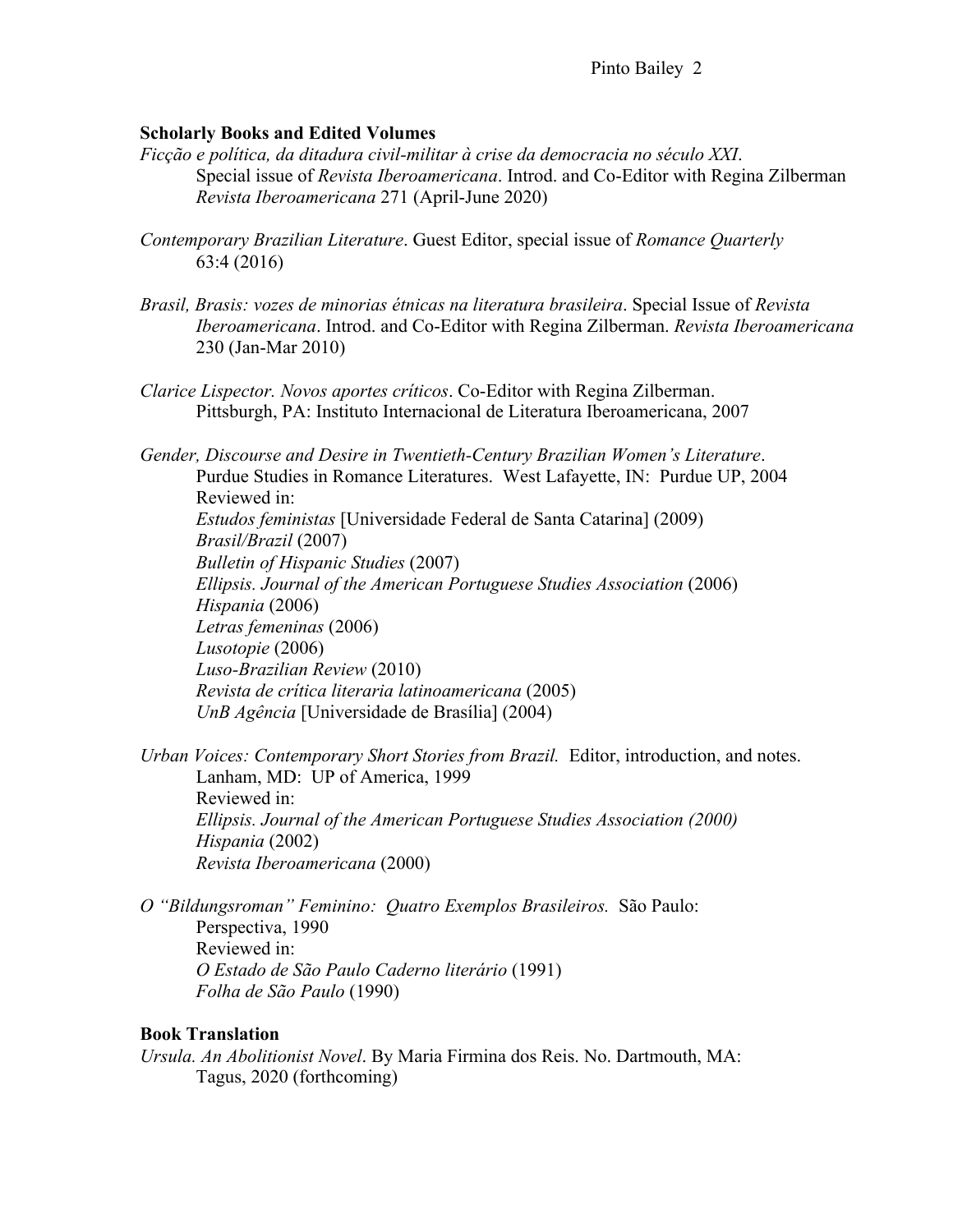*Teeth Under the Sun.* A novel by Ignácio de Loyola Brandão. Champaign, IL: Dalkey, 2007

# **Other Literary Translations**

- "Boquinha." A short story by Paulo Dutra. *SCOLAS Journal*. The Southwest Council of Latin American Studies (forthcoming, 2020)
- "The Slave Woman." A short story by Maria Firmina dos Reis. *Afro-Hispanic Review* 32. 1 (Spring 2013): 209-18
- "Josette Killed Herself." A short story by Sonia Coutinho. *K1N* 3. Special issue: *The Four Americas Rewritten* (April 2013). www.k1nlitra.ca
- "Portrait of a City," fragment of a poem by Carlos Drummond de Andrade; "Cordelia, the Huntress." A short story by Sonia Coutinho; "At 6 in the Evening" and "Green, however," poems by Marina Colasanti; *Review. Literature and Arts of the Americas* 83 (2011). *Brazilian Literature and Arts: Cityscapes of Rio and Bahia*. Guest eds. Elizabeth Lowe and Peggy Sharpe. 254-55. 258-64. 268-69
- "Josete Killed Herself." A short story by Sonia Coutinho. *Brazil: A Traveler's Literary Companion*. Ed. Alexis Levitin. Foreword Gregory Rabassa. Berkeley, CA: Whereabouts P, 2010. 31-37
- "Family Dinner" and "Amidst Silence." Poetry by Marina Colasanti. *Subtropics* 5 (Winter-Spring 2008): 84-87

"Afternoon in an Empty House." Poetry by Marina Colsanti. *Witness* 21 (2007): 27

## **Books of Poetry**

*Os homens e outras mentiras*. São Paulo: Scortecci, 2010

*Poemas da vida meia*. Rio de Janeiro: 7Letras, 2002

## **Scholarly Articles (selected)**

#### **\*Denotes peer-reviewed article**

- "Black Brazilian Feminisms: From Page, to Stage, to Screen." *Review: Literature and Arts of the Americas* 102. Special issue: *Digital Brazil: Voices of Resistance* (Spring 2021; forthcoming)
- "Política, ficção e 'verdade,' de Antonio Callado ao romance brasileiro contemporâneo." Special Issue. Eds. Cristina Ferreira Pinto-Bailey and Regina Zilberman. *Revista Iberoamericana* 271 (April-June 2020): 495-505\*
- "A internacionalização da literatura brasileira: tradução, política e percepção cultural." *Revista brasileira de literatura comparada* 21.37 (2019): 15-23 \*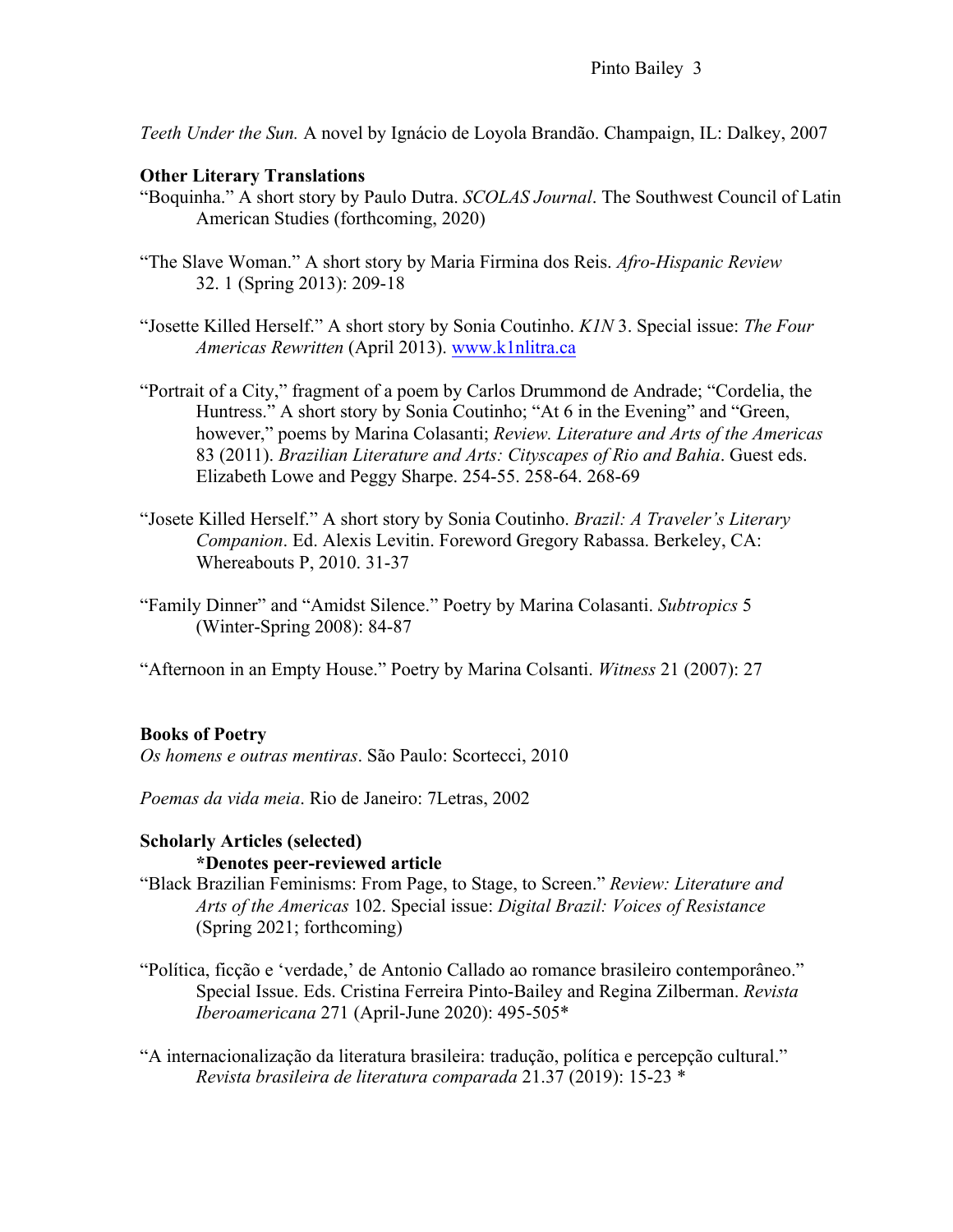- "Contemporary Brazilian Literature." Introduction to special issue of *Romance Quarterly* 63.4 (2016): 155-59 \*
- "Memory, history, illness: The female body and the body politic in Ana Maria Machado's *Tropical sol da liberdade*." *Romance Quarterly* 63.4 (2016): 183-89 \*
- "Sincronicidades: história, memória e ficção em dois romances de Ana Maria Machado e Griselda Gambaro." *Estudos de literatura brasileira contemporânea* 45 (2015):  $121-37$  \*
- "Women, Memory, Nation: Writing Identities in Three Latin American Novels." *Symposium: A Quarterly Journal in Modern Literatures* 68.4 (2014): 203-17 \*
- "'The Slave Woman': An Introduction." *Afro-Hispanic Review* 32. 1 (Spring 2013):  $205-09$  \*
- "Estética e Dialogismo: o papel da literatura na formação da cidadania." *Contrapontos* 12.3 (Sept-Dec 2012): 279-89. http://siaiweb06.univali.br/seer/index.php/rc/article/view/3941\*
- "Na contramão: A narrativa abolicionista de Maria Firmina dos Reis."*Literafro*  [Universidade Federal de Minas Gerais] (2011). www.letras.ufmg.br/literafro\*
- "Uma nova Iracema: a voz da mulher indígena na obra de Eliane Potiguara." *Brasil, Brasis: vozes de minorias étnicas na literatura brasileira*. Special issue of *Revista Iberoamericana*. Eds. Cristina Ferreira-Pinto Bailey and Regina Zilberman. *Revista iberoamericana* 230 (Jan-Mar 2010): 201-15 \*
- "De Janelas e Calçadões: Copacabana na ficção de Sonia Coutinho." *Romance Notes* 43.3 (2009): 347-55 \*
- "Tales of Two Cities: The Space of the Feminine in Sonia Coutinho's Fiction.*" Latin American Urban Cultural Studies*. Special issue of *Hispanic Issues Online* (2008). Ed. David W. Foster \*
- "'Compulsory' Whiteness and Female Identity: Race and Gender in Contemporary Brazilian Women's Writings." *Letras femeninas* 32.1 (Summer 2006): 295-311\*
- "O corpo e a voz da mulher brasileira na sua literatura: o discurso erótico de Márcia Denser." *Cadernos Literários/Programa de Pós-Graduação em Letras – Mestrado em História da Literatura* [Fundação Universidade do Rio Grande] 11 (2005): 33-40
- "Looking at the Margins from the Borderlands: Understanding Gender and *Ethnicity in Brazilian Women's Literature."* Feministas Unidas Newsletter *23.2 (Fall 2003): 38-41*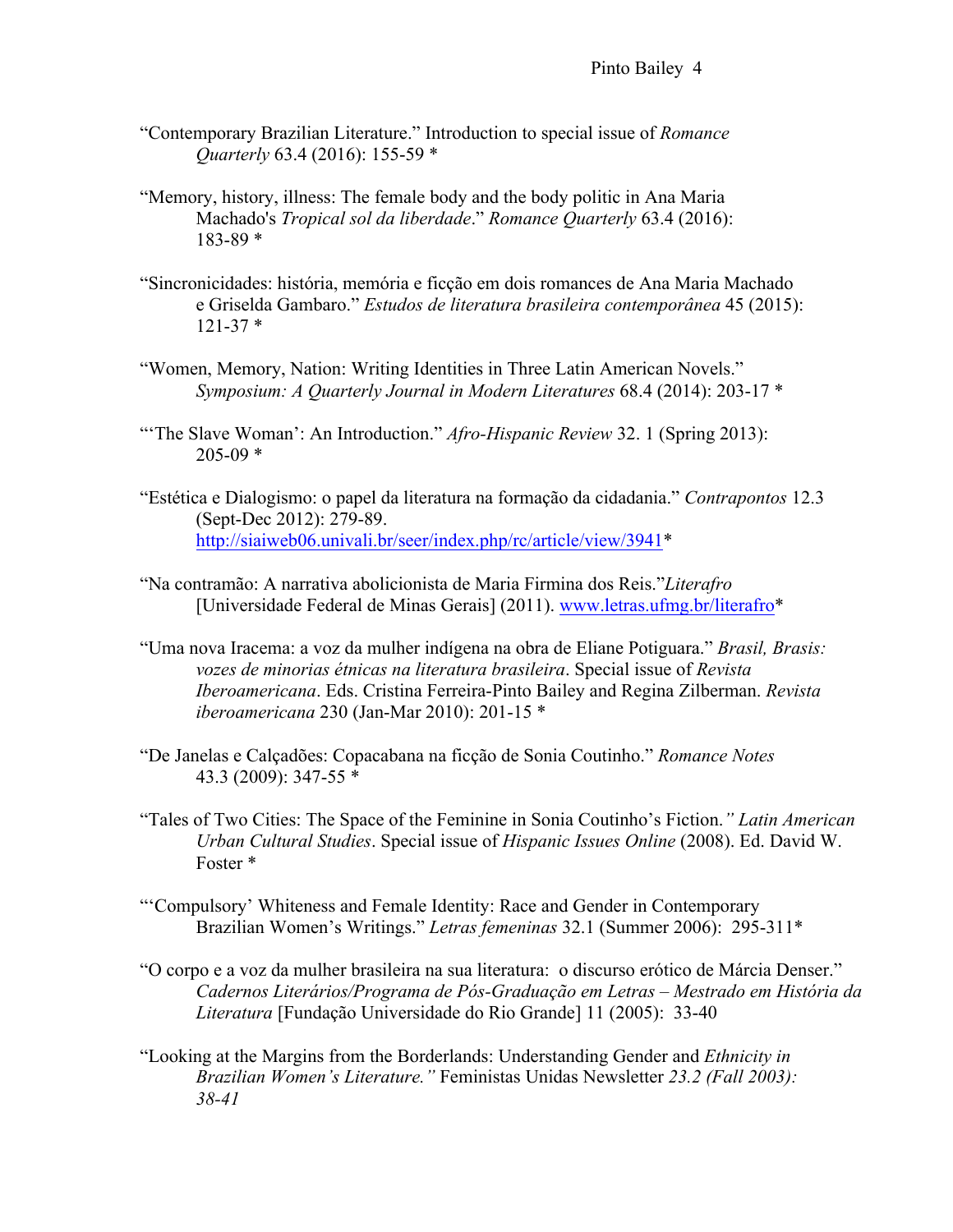## Pinto Bailey 5

"O desejo lesbiano no conto de escritoras brasileiras contemporâneas." *Revista Mulheres e Literatura* 8 (2002)*. www.letras.ufrj.br/litcult*

"Autobiografia Feminista: o confronto do eu e do social no romance de *escritoras latino americanas."* Letras de hoje *37.4 (2002): 21-40*

- "Sonia Coutinho: Desconstruindo mitos de feminilidade, beleza e juventude." *Hispania* 82 (Dec 1999): 713-24 \*
- "O desejo lesbiano no conto de escritoras brasileiras contemporâneas." *Revista Iberoamericana* 187 (April-June 1999): 405-21 \*
- "Escrita, auto-representação e realidade social no romance feminino latinoamericano." *Revista de Crítica Literaria Latinoamericana* 45 (1997): 81-95\*
- "The Fantastic, the Gothic and the Grotesque in Contemporary Brazilian Women's Novels." *Chasqui. Revista de Literatura Latinoamericana* 25.2 (Nov 1996): 71-80 \*
- "El rescate de la figura materna en *En breve cárcel* de Sylvia Molloy." *Romance Notes* 36. 2 (Winter 195): 155-162 \*
- "La mujer y el canon poético en Brasil a principios del siglo XX: hacia una *reevaluación de la poesía de Gilka Machado."* La Torre *34 (April-June 1995): 221-41 \**
- "Feminist Consciousness in the Novel of Lygia Fagundes Telles." *Modern Language Studies* 23. 4 (Fall 1993): 4-17 \*
- "La narrativa cinematográfica de Borges." *Revista Iberoamericana*: 155-156 (April-Sept 1991): 495-510 \*

#### **Book Chapters**

- "'A escrava,' de Maria Firmina dos Reis." *Maria Firmina: faces de uma precursora*. Ed. Constância Lima Duarte et al. Rio de Janeiro: Malê, 2018. 103-11
- "Home is Where I Say— I." *Home: An Imagined Landscape*. Ed. Marjorie Agosín. London: Solis P, 2016. 93-101
- "From V. I. Warshawski to Dora Diamante: Sonia Coutinho and the Gendered Crime Fiction in Brazil." *Out of Deadlock: Female Emancipation in Sara Paretsky's V.I. Warshawski novels, and her Influence on Contemporary Crime Fiction.* Eds. Enrico Minardi and Jennifer Byron. Newcastle [UK]: Scholars Publishing, 2015. 87-99
- "A Paulicéia pós-moderna e seus habitantes: a poética de Márcia Denser." Afterword. *Toda prosa II (Obra escolhida). By Márcia Denser. Rio de Janeiro: Record, 2008. 245-51*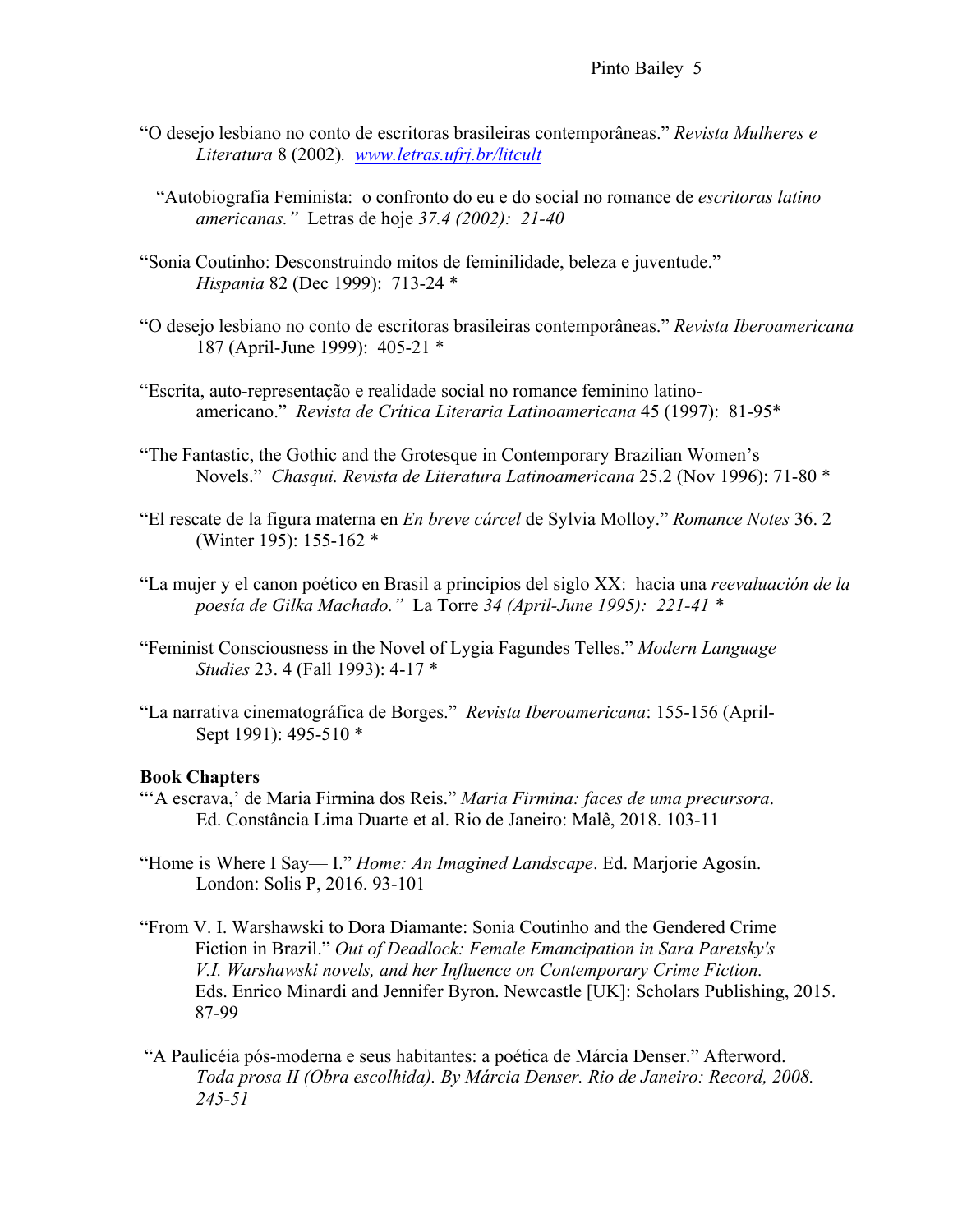- "Clarice Lispector e a crítica." *Clarice Lispector. Novos aportes críticos*. Eds. Cristina Ferreira Pinto-Bailey and Regina Zilberman. Pittsburgh: Instituto Internacional de Literatura Iberoamericana, 2007. 7-23
- "Explorations of the Self: The Problematics of Autobiographical Writing in *Farewell to Manzanar*." *Literary Themes for Students*. Ed. Anne Hatch. Vol. 1: *War and Peace*. 2 vols. Detroit: Thomson Gale, 2006. 223-26
- "*The House of the Spirits*." *Literary Themes for Students*. Ed. Anne Hatch. Vol. 1: *War and Peace*. 2 vols. Detroit: Thomson Gale, 2006. 286-99
- "Rubén Darío y Fernando Pessoa: estudio comparativo de dos poemas." *Miradas críticas sobre Rubén Darío*. Ed. Nicasio Urbina. Managua and Miami: Fundación Internacional Rubén Darío, 2005. 199-206
- "Antonio Callado: a identidade latino-americana da nação brasileira." *Louisiana Conference on Hispanic Languages and Literatures: Selected Proceedings.* Ed. Claire Paolini. New Orleans: Tulane U, 1997. 135-43
- "Consciência Feminista/Identidade Feminina: Relações entre Mulheres na Obra de Lygia Fagundes Telles." *Entre resistir e identificar-se: para uma teoria da prática da narrativa brasileira de autoria feminina*. Ed. Peggy Sharpe. Florianópolis: Editora Mulheres; Goiânia: Editora da Universidade Federal de Goiás, 1997. 65-79

#### **Encyclopedia and Bibliographical Entries**

- *Dictionary of Literary Biography. Twenty-First Century Brazilian Writers*. Eds. Monica Rector and Robert Anderson. Columbia [SC]: Bruccoli Clark; Gale-Cengage, 2019 Entries on: Edla Van Steen; Esmeralda Ribeiro
- *Dictionary of Caribbean and Afro-Latin American Biography.* Editors-in-Chief Henry Louis Gates, Jr. and Franklin K. Knight. New York: Oxford UP; W. E. B. Du Bois Institute, 2016 Entries on: Aluísio Azevedo; Lima Barreto; Maria Firmina dos Reis
- *Encyclopedia of Contemporary Latin American and Caribbean Literature.* Eds. Daniel Balderston, Mike Gonzalez, and Ana M. López. London: Routledge, 2004 Entries on: Antonio Callado; Caio Fernando Abreu; Ignácio de Loyola Brandão; Lúcia Miguel Pereira; Lygia Fagundes Telles
- *Who's Who in Contemporary Women's Writing.* Ed. Jane Eldridge Miller. London: Routledge, 2001

Entries on: Lygia Fagundes Telles; Sonia Coutinho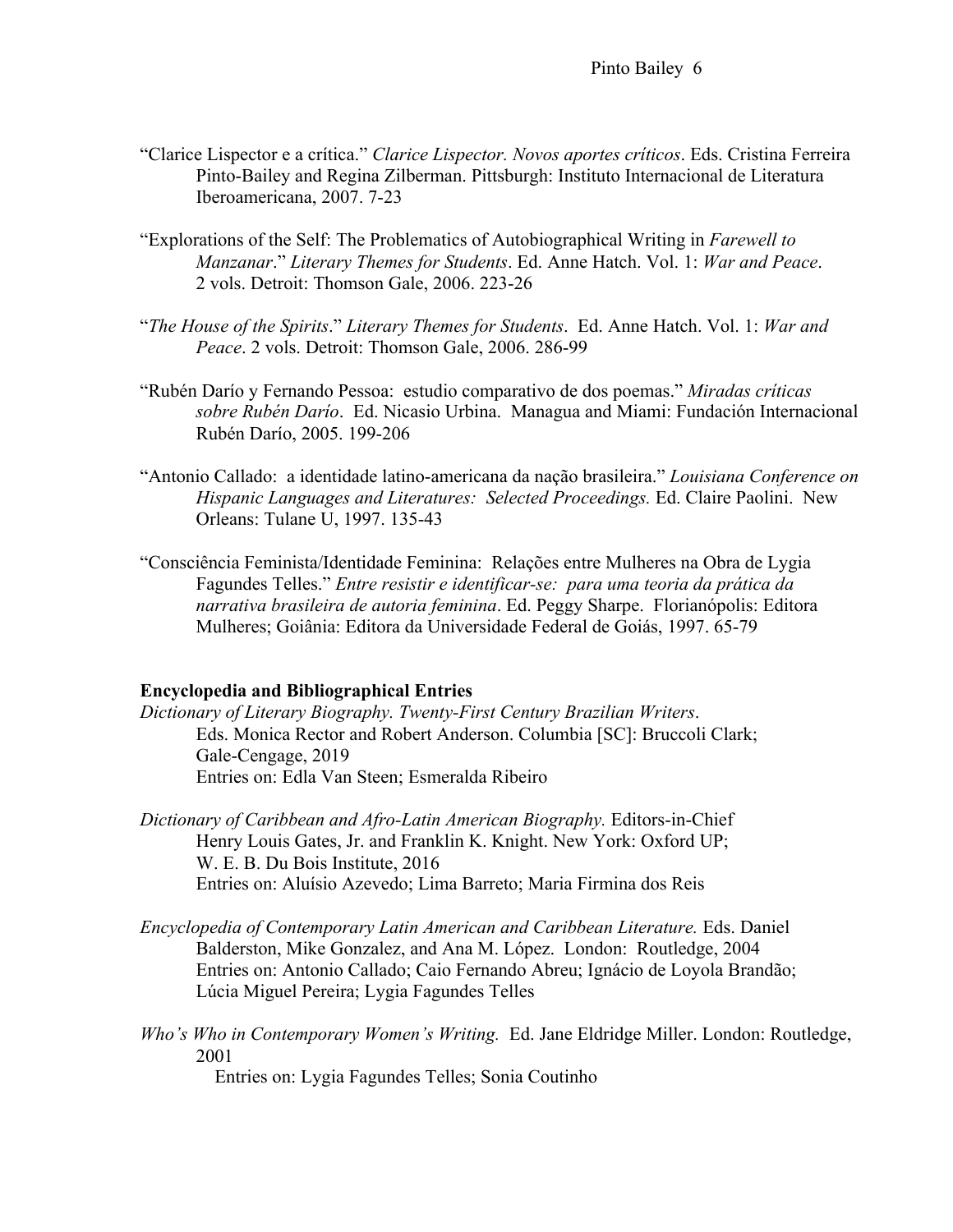*An Annotated Bibliography of Hispanic Feminist Criticism.* Ed. Lou Charnon-Deutsch. Stony Brook, NY: Ediciones Feministas Unidas, 1994. Entries on: Lúcia Castello Branco and Ruth S. Brandão. *A MulherEscrita*. Rio: Casa Maria Editorial, 1989; Earl E. Fitz. *Clarice Lispector*. Boston: Twayne, 1985; Doris Meyer and Margarite Fernández Olmos, eds. *Contemporary Women Authors of Latin America: Introductory Essays*. Brooklyn, NY: Brooklyn College P, 1983

## **Solicited Reviews (selected)**

- Adam Joseph Shellhorse. *Anti-Literature. The Politics and Limits of Representation in Modern Brazil and Argentina*. Pittsburgh: U of Pittsburgh P, 2017. *Revista Iberoamericana* 267 (April-June 2019): 605-07
- David William Foster. *São Paulo: Perspectives on the City and Cultural Production*. Gainesville: UP of Florida, 2011. *Brasil/Brazil* 46 (2012): 121-23
- Niyi Afolabi, *Afro-Brazilians: Cultural Production in a Racial Democracy*. Rochester, NY: U of Rochester P, 2009. *Revista Iberoamericana* 234 *(Jan-Mar 2011): 256-59*
- Oliveira, Emanuelle K. F. *Writing Identity: The Politics of Contemporary Afro-Brazilian Literature.* Purdue Studies in Romance Literatures. West Lafayette, IN: Purdue UP, 2008. *Revista de estudios hispánicos* 43.3 (October 2009): 703-05
- Astrid Cabral. *Cage.* Trans. Alexis Levitin. Austin, Texas: Host, 2008. *World Literature Today* (Sept-Oct 2009): 69
- Márcia Denser. *Caim. Sagrados laços frouxos*. Rio de Janeiro: Record, 2006. *World Literature Today* (Jan-Feb 2008): 60-61
- Peter M. Beattie, ed. *The Human Tradition in Modern Brazil.* Wilmington, DE: SR Books, 2004. *DeRLAS – Delaware Review of Latin American Studies* 5.1 (2004). www.udel.edu/LASP/DeRLAS.html
- Luiza Franco Moreira, ed. and intro. *Melhores poemas*. By Cassiano Ricardo. *Hispania* 87 (December 2004): 734-35
- Antonio Cicero et al. *Outras praias: 13 poetas brasileiros emergentes/Other Shores: 13 Emerging Brazilian Poets.* Ed. Ricardo Corona. Intro. Antonio Risério. Posfácio Charles A. Perrone. Trad. Charles A. Perrone et al. São Paulo: Iluminuras, 1998*. Ellipsis. Journal of the American Portuguese Studies Association* 2 (2002): 106-10
- Patrícia Melo. *The Killer*. Trans. Clifford E. Landers. Hopewell, NJ: Ecco, 1997. *World Literature Today* 72.2 (Spring 1998): 357
- Edgard Telles Ribeiro. *O livro das pequenas infidelidades*. São Paulo: Cia. das *Letras, 1994. World Literature Today 69:4 (Autumn 1995): 77*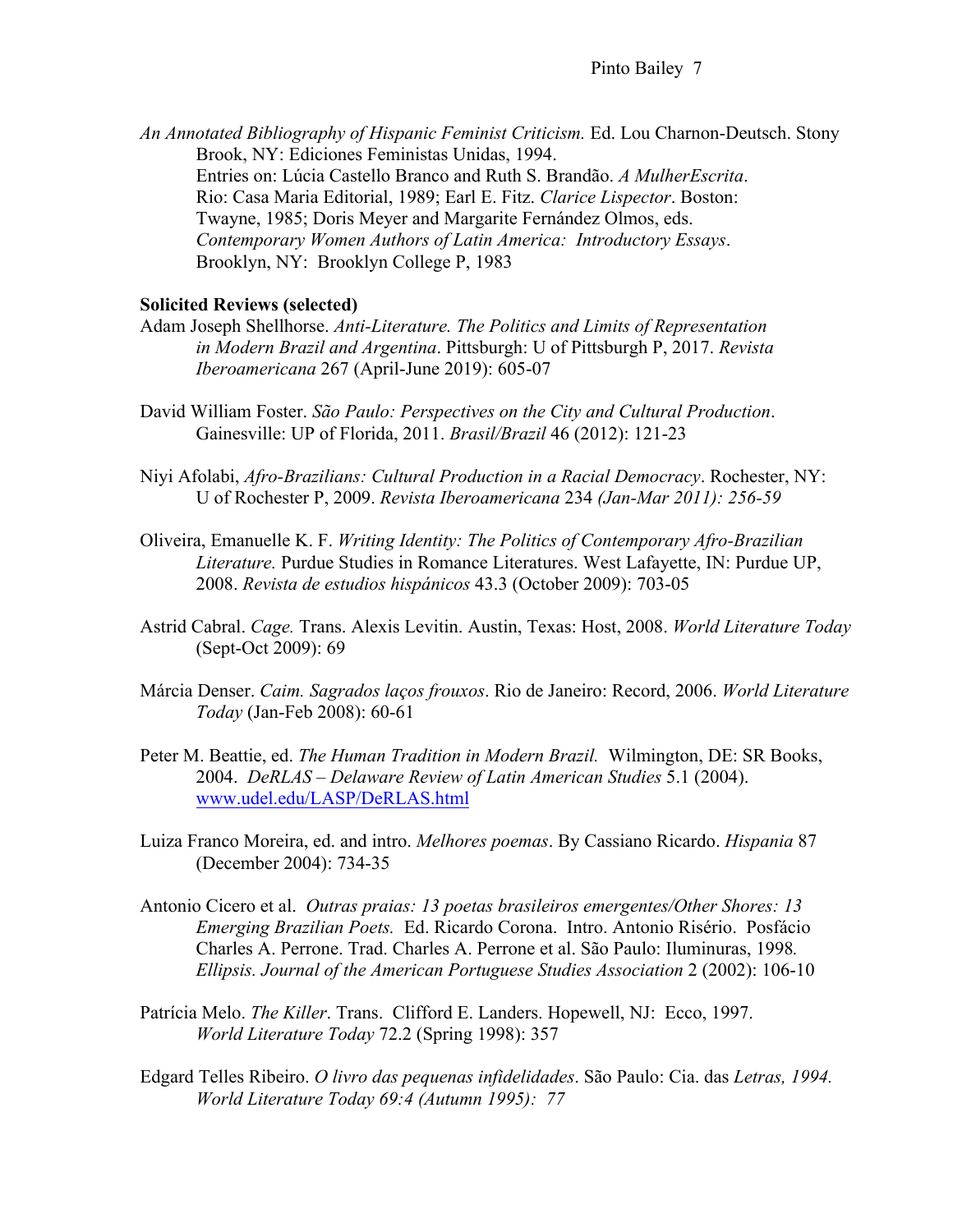Heloísa Buarque de Hollanda and Lucia Nascimento Araújo. *Ensaístas brasileiras: Mulheres que escreveram sobre literatura e arte de 1860 a 1991*. Rio: Rocco, 1993. *World Literature Today* 69.1 (Winter 1995): 122

## **Review Essays and Other Pieces**

- "Lúcia Miguel Pereira." Critical commentary. In *O legado ficcional de Lúcia Miguel Pereira. Escritos da tradição*. By Edwirgens Lopes de Almeida. Florianópolis: Editora Mulheres, 2011. n.p.
- "*Künstlerroman*: A mulher escritora e a escrita do ser." Review essay of Eliane T. Campello. *O* Künstlerroman *de autoria feminina. A poética da artista em Atwood, Tyler, Piñon e Valenzuela*. Rio Grande: Editora da Furg, 2003. *Revista de Estudos Feministas*  [Universidade Federal de Santa Catarina] 13.2 (2005): 444-46
- Review essay of David William Foster's *Alternate Voices in the Contemporary Latin American Culture*. Columbia: U of Missouri P, 1985; *Cultural Diversity in Latin American Literature*. Albuquerque: U of New Mexico P, 1994; *Gay and Lesbian Themes in Latin American Writing*. Austin: U of Texas P, 1991; "Spanish, American and Brazilian Literature: A History of Disconsonance." Hispania 75.4 (1992): 966-78. In *Revista de Crítica Literaria Latinoamericana* 45 (1997): 214-16

### **Invited Lectures**

- "A internacionalização da literatura brasileira: tradução, política e percepção cultural." Mesa-redonda. XVI Congresso Internacional da Associação Brasileira de Literatura Comparada. Brasília, July 2019
- "Mulheres na literatura brasileira: pioneiras, guerreiras, visionárias." Mulheres na Escrita: Feira do livro de língua portuguesa em Nova Iorque. People's Forum, New York, June 2019
- "Women, Memory, Nation: Writing Identities in Latin American Women's Literature." Bridgewater College, March 2017
- "Subjectivity, History, and National Identity: Ana Maria Machado in the Context of Contemporary Brazilian Literature." Latin American Studies Program, Grand Valley State University, April 2016
- "Memory, History, and the Situation of Afro-Brazilians and Indigenous Peoples in Brazil Today." Capstone Seminar in Latin American and Caribbean Studies, Washington and Lee University, March 2011

"Image Literacy for the Teacher and Student Alike." Lynchburg College, March 2010

"A voz e o corpo da mulher na literatura brasileira." Universidade de Brasília, May 2004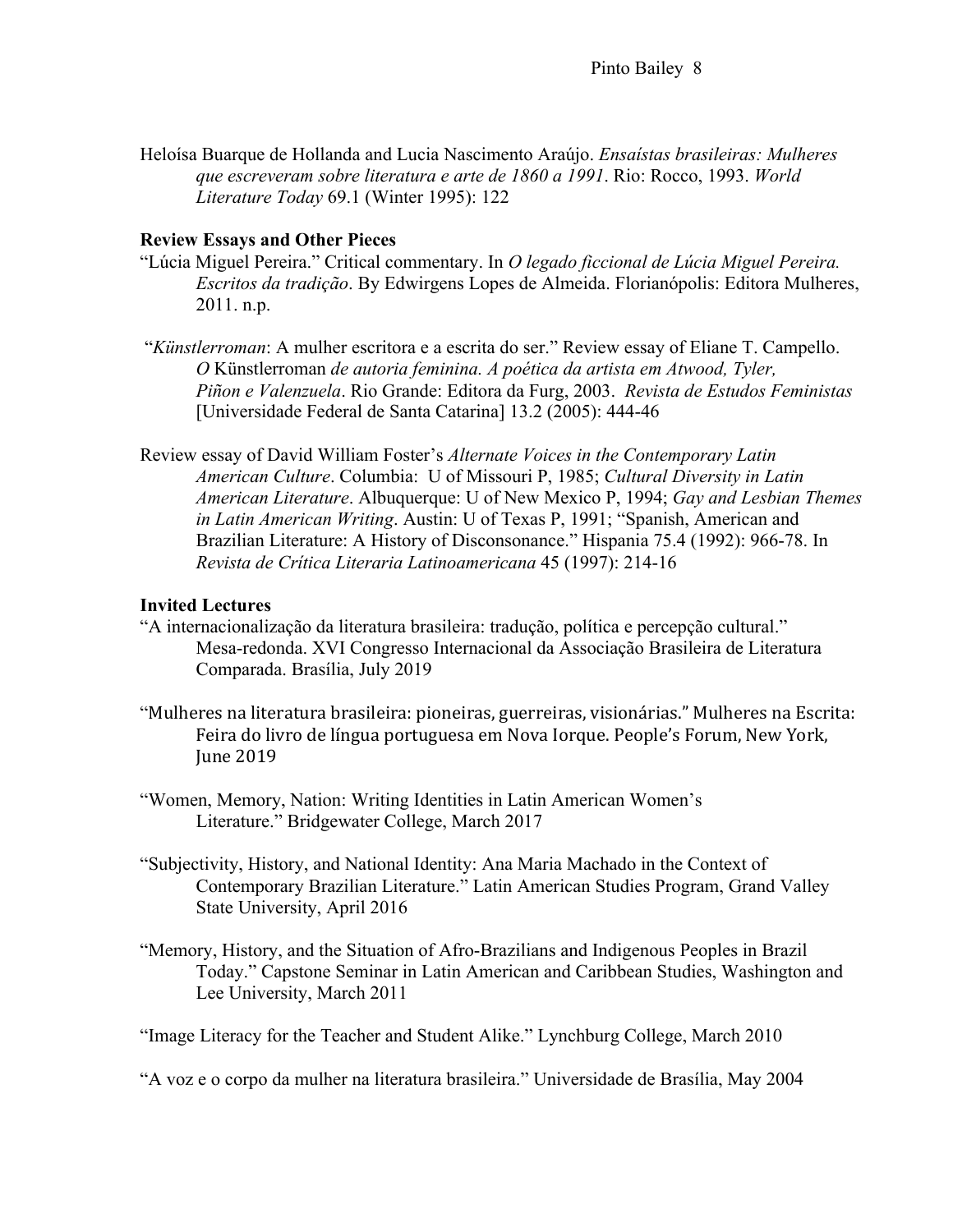- "Women in Brazilian Literature: From Myth to Agency." Keynote Address. Eighth Annual Carolina Conference on Romance Literatures. University of North Carolina at Chapel Hill, March 2002
- "Consciência Feminista/Identidade Feminina: Relações entre Mulheres na Obra de Lygia Fagundes Telles." Symposium "Para uma Prática da Narrativa Brasileira Feminina." University of Illinois at Urbana-Champaign, March 1996
- "Brazilian Women Writers and Their Reality." Latin American Studies Program, Union College, Albany, NY, February 1996

#### **Conferences (selected)**

- "Who's Afraid of Black Feminists? Afro-Brazilian Women's Fiction and Poetry as Feminist Theory and Practice." Symposium Da Abertura à Crise: Contemporary Brazilian Literature and Socio-Political Change. Vanderbilt University, October 2019
- "Sobre Literatura e Direitos Humanos em/através de *Olhos d'água*, de Conceição Evaristo." Brazilian Studies Association Conference, Pontifícia Universidade Católica do Rio de Janeiro, July 2018
- "Of Memories, Lies and Democracy: *Infâmia*." Brazilian Studies Association Conference, Brown University, March-April 2016
- "Human Rights and Social Responsibility: Ana Maria Machado and Brazilian Women Writers' Tradition of Social Engagement." MLA Convention, Austin, TX, January 2016
- "The Sick Body as a Battleground: Remembering and Forgetting Political Trauma in *Tropical sol da liberdade*, by Ana Maria Machado." MLA Convention, Vancouver, January 2015
- "From V. I. Warshawski to Dora Diamante: Sonia Coutinho and the Gendered Crime Fiction in Brazil." MLA Convention, Vancouver, January 2015
- "Ana Maria Machado's Vision of Femaleness, from Childhood to Old Age." Brazilian Studies Association Conference, King's College, London, August 2014
- "Duplas Interseções: história, memória e ficção em Ana Maria Machado e outras escritoras latinoamericanas." III Colóquio Internacional sobre Literatura Brasileira Contemporânea: percursos, cruzamentos e interseções. Georgetown University, Washington, D.C., April 2014
- "Rainhas (e vítimas) do crime: variações do gênero policial na ficção de Sonia Coutinho." KFLC: The Languages, Literatures and Cultures Conference, University of Kentucky, April 2014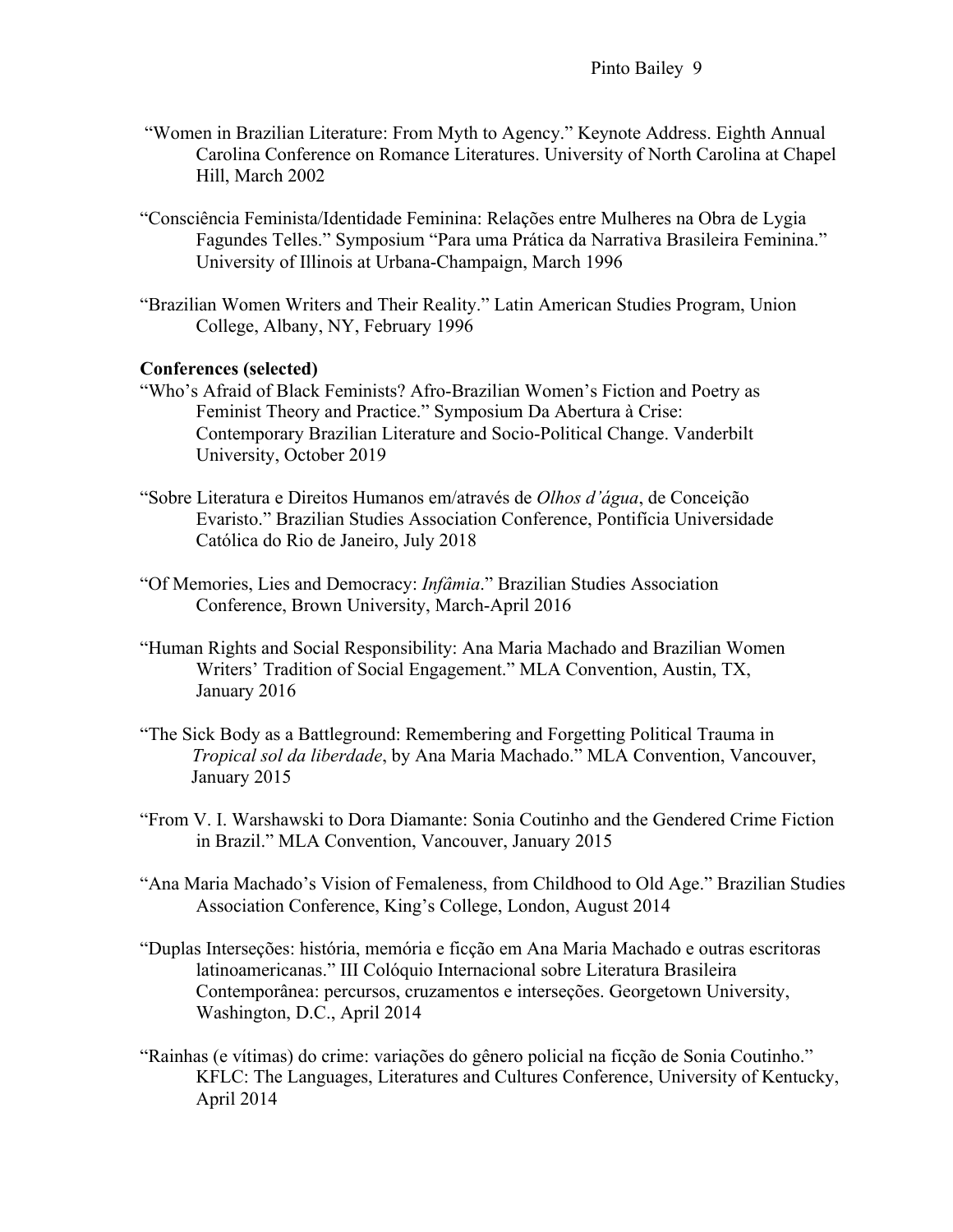- "Nation, Nationalism, National Literatures: *que Brasil é esse*?" MLA Convention, Boston, January 2013
- "Strategies of (Self-)Representation in Maria Firmina dos Reis's Narrative and Poetry." Brazilian Studies Association Conference, University of Illinois, Urbana-Champagne, September 2012
- "Women, Memory, Nation: Writing Identities in Latin American Literature." American Comparative Literature Association, Brown University, March-April 2012
- "O mar: metáforas da identidade em dois romances de escritoras latino-americanas." XIV Seminário Nacional-V Seminário Internacional Mulher e Literatura. Universidade de Brasília, August 2011
- "Violence and the City: Female Perspectives." MLA Convention, Los Angeles, January 2011
- "Narrating the Life of Indigenous Women in Brazil: Autobiography as a Hybrid Genre." Fourth International Conference on Writing, Self, and Society." Universidad de Puerto Rico – Arecibo, November 2010
- "Maria Firmina dos Reis e a literatura abolicionista brasileira." Brazilian Studies Association Conference, Brasilia, July 2010
- "Da tradição lusa ao pós-modernismo brasileiro: Mares, origem e renovação, deslocamento e memória." MLA Convention, Philadelphia, December 2009
- "De janelas e calçadões: O Rio na ficção de Sonia Coutinho." Latin American Studies Association Conference, Rio de Janeiro, June 2009
- "Imaginários urbanos na literatura brasileira de finais do século vinte." Brazilian Studies Association Conference, Tulane University, March 2008
- "Service Learning in the Spanish Classroom: Focus on Language, Culture, and Social Justice." MLA Convention, Chicago, December 2007
- "The Power of the Word: A Discourse Analysis of Brazilian Women's Writings as Political Resistance." Spanish and Portuguese Dialogue Studies Conference, The University of Texas at Austin, April 2007
- "Iracema No More: Brazilian Indigenous Women in Eliane Potiguara's Work." MLA Convention, Philadelphia, December 2006
- "Gloria Anzaldúa's 'New Mestiza' and Her Sisters: Language, Resistance, and Female Identity." MLA Convention, Washington, D.C., December 2005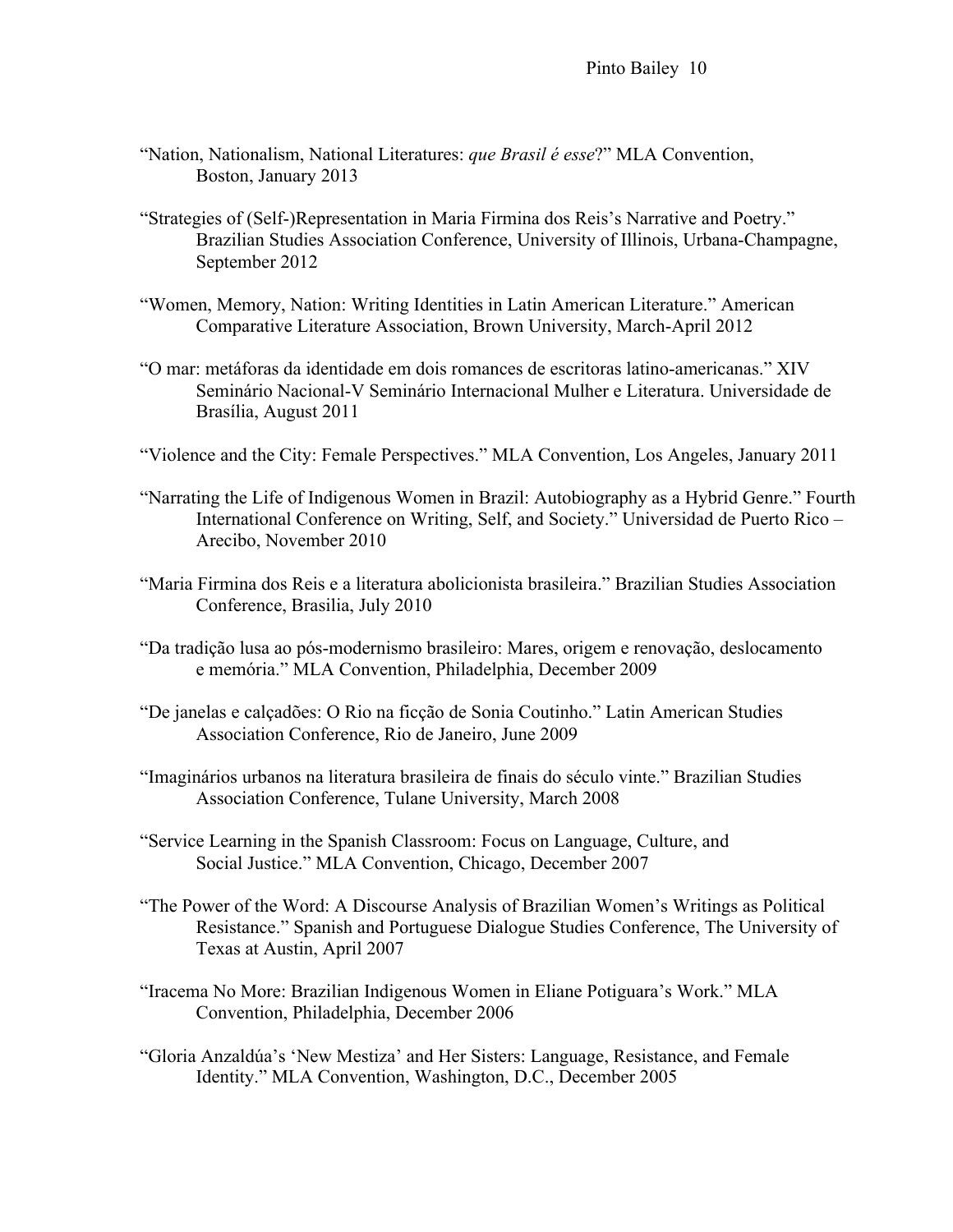Pinto Bailey 11

- "Race, Nation, and Female Identity in Sonia Coutinho's *Atire em Sofia*." MLA Convention, Washington, D.C., December 2005
- "Brazil's Ethnic Profile in the Repressed Female Body." Twentieth-Century Literature and Culture Conference, University of Louisville, February 2005
- "Looking at the Margins from the Borderlands: Understanding Gender and *Ethnicity in Brazilian Women's Literature." MLA Convention, San Diego, December 2003*
- "Female Agency, Eroticism, and Pornography: Reading Marilene Felinto's *As mulheres de Tijucopapo* Twenty Years Later." AATSP Annual Meeting, Rio de Janeiro, July-August 2002

"Gender and Race in Brazilian Literary Scholarship, and in the Classroom: Problems, Approaches and Strategies." MLA Convention, New Orleans, December 2001 "Diálogos poético-eróticos: Marina Colasanti e Affonso Romano de Sant'Anna." AATSP Annual Meeting, San Francisco, July 2001

- "Erótica: a expressão do desejo feminino na literatura de escritoras brasileiras." American Portuguese Studies Association Second International Congress, University of Wisconsin, Madison, October 2000
- "O conto de Sonia Coutinho." Simpósio Internacional "Brasil: 500 Anos de *Descobertas Literárias." Universidade de Brasília, Mar-April 2000*
- "Romantismo, ideologia e pós-modernismo na ficção de Sonia Coutinho." AATSP *Annual Meeting, Denver, August 1999*
- "Lesbian Desire in Contemporary Short Stories by Brazilian Women Writers." Ninth International Conference of the Asociación de Literatura Femenina Hispánica, Arizona State University, September 1998
- "From Ambiguity to Explicit Eroticism: The Representation of Female Homosexuality in Short Stories by Contemporary Brazilian Women Writers." American Portuguese Studies Association First International Congress, Yale University, March 1998
- "A marginalidade urbana na obra de Fernando Bonassi." ACTFL-AATSP Convention, Nashville, November 1997
- "Brazil's Latin American Identity in Antonio Callado's Novels." Louisiana Conference on Hispanic Languages and Literatures, Tulane University, February-March 1997
- "'Soy loco por ti, América': Viagens do Brasil pelo continente latino-americano na *obra de Antonio Callado." NEMLA Convention, Boston, March-April 1995*

"The Fantastic, the Gothic and the Grotesque: Expressing Women's Voices in Contemporary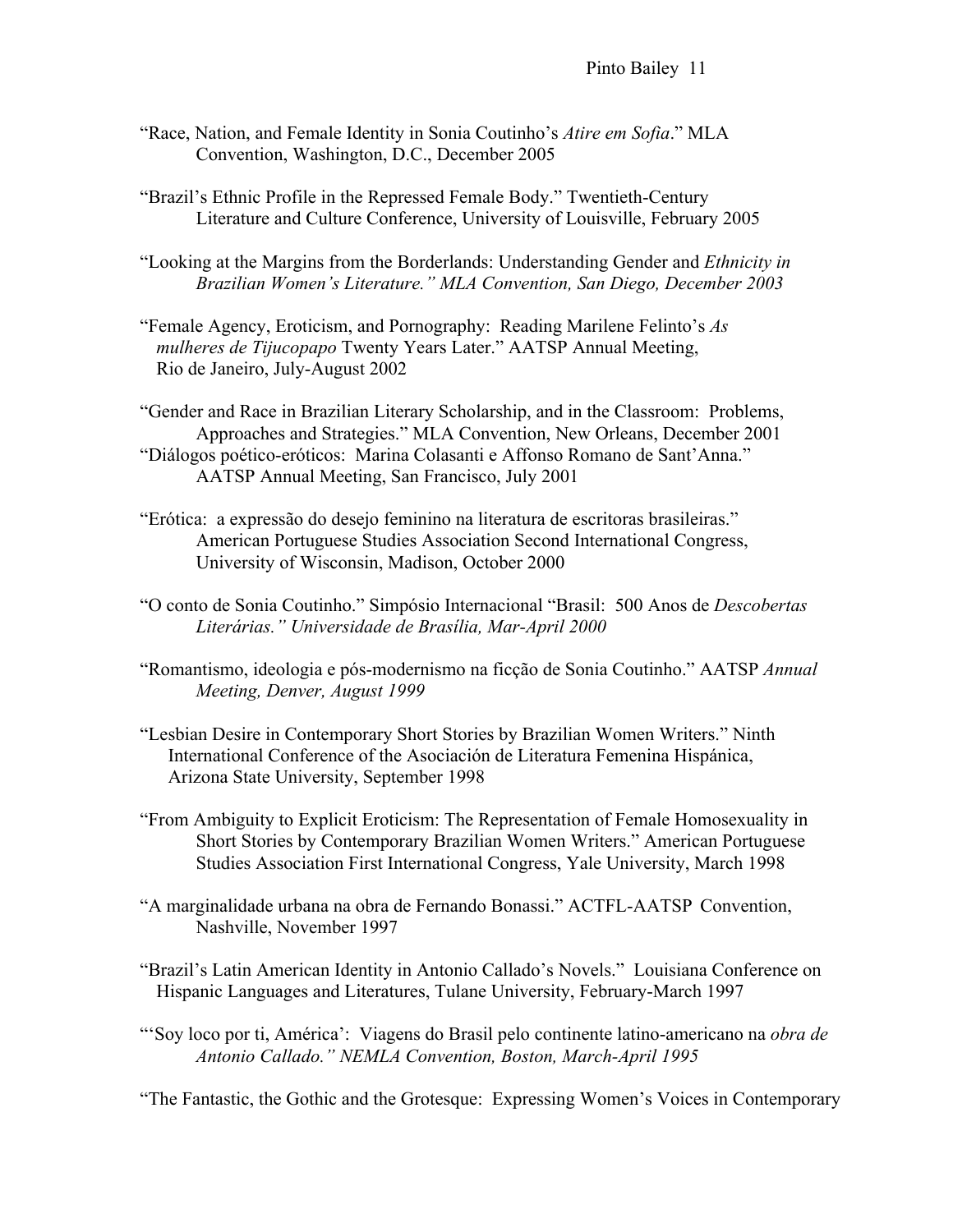Brazilian Novels." 28<sup>th</sup> Annual Texas Tech University Comparative Symposium. "Latin American Women Writers: Canons, Traditions, Revisions." January 1995

- "The Brazilian Novel of Female Development in the 80's." AATSP Annual Meeting, Phoenix, August 1993
- "Writing and the Constitution of Subjectivity in Latin American Women's Novels." NEMLA Convention, Philadelphia, March 1993
	- "History and Psychoanalysis: Writing the Female Subject in *Más allá de las máscaras."* Louisiana Conference on Hispanic Languages and Literatures, Tulane University, February 1993

## **Symposia and Conference Panels Chaired and Organized (selected) Chair and Organizer**

- **"**(Re-)Imagining Democracy in Brazil since 1964." Brazilian Studies Association Conference, Brown University, March-April 2016
- "Reading/Making Democracy in Brazil Today." Brazilian Studies Association Conference, King's College, London, August 2014
- "Memory/History/Stories." MLA Convention, Chicago, January 2014
- "National Literatures." MLA Convention, Boston, January 2013
- "Afro-Brazilian Writers: New Critical Perspectives." Brazilian Studies Association Conference, University of Illinois, Urbana-Champagne, September 2012
- "Reinventing the Nation: New Foundational Fictions." MLA Convention, Seattle, January 2012
- "Literature and Human Rights Today." MLA Convention, Los Angeles, January 2011
- "Cultural Politics and the Translation of Latin American Literature." A special session and a Presidential Forum theme session. MLA Convention, Philadelphia, December 2009
- "Reading and Teaching Clarice Lispector 30 Years Later." MLA Convention, Chicago, December 2007
- "Beyond Three Sad Races: New Representations of Ethnic Hybridity in Brazil." MLA Convention, Philadelphia, December 2006
- Feministas Unidas Panel on "Female Body/National Identity in Latin American Culture and Literature." Twentieth-Century Literature and Culture Conference, University of Louisville, February 2005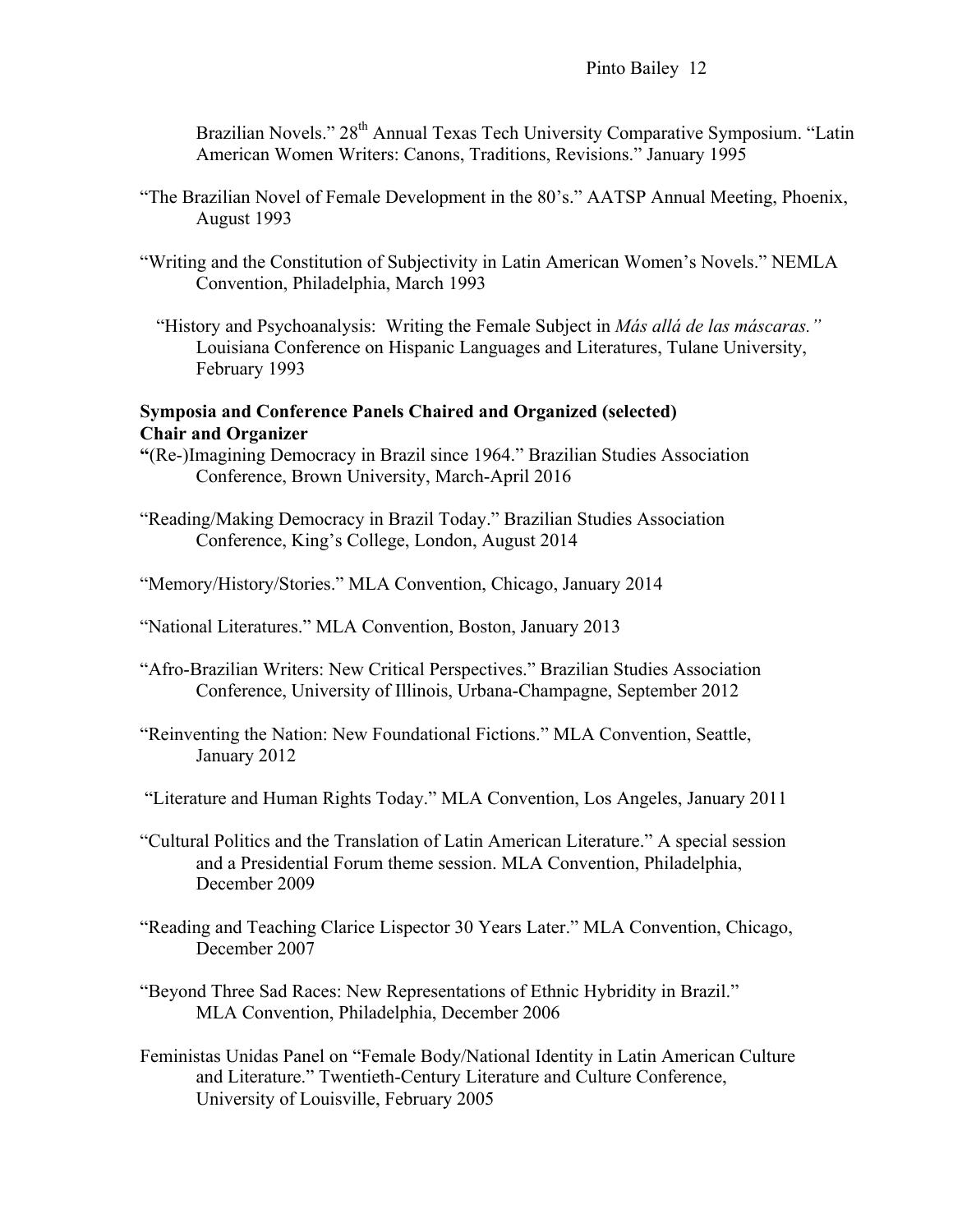Brazilian Literature: Narrative. AATSP Annual Meeting, Chicago, August 2003

- American Portuguese Studies Association Session. AATSP Annual Meeting, San Francisco, July 2001
- "Women in Luso-Brazilian Literature." AATSP Annual Meeting, Denver, August 1999
- "José Saramago: A Celebration of the Nobel Prize." University of Texas at Austin, October 1998

"Clarice Lispector: a Symposium." University of Texas at Austin, October 1997 "Brazil and the Hispanic World: Comparative Readings—Questions of Identity in Culture and Literature." NEMLA Convention, Pittsburgh, April 1994

#### **Organizer**

- "Sonia Coutinho: a mulher e a literatura urbana no Brasil" KFLC: The Languages, Literatures and Cultures Conference, University of Kentucky, April 2014
- "Roda de poesia brasiliense." Brazilian Studies Association Conference, Brasília, July 2010

"New Voices in Poetry." MLA Convention, San Francisco, December 2008

- "A narrativa urbana no Brasil contemporâneo." Brazilian Studies Association Conference, Tulane University, March 2008
- "Translating Clarice Lispector: The Stylistics of Love." A lecture by translator Alexis Levitin. Sponsored by the Mitte Honors Program, Texas State University – San Marcos, March 2006
- Brazilian Literature: "Tendências da Ficção Brasileira Atual" (three sessions). AATSP Annual Meeting, Rio de Janeiro, July-August 2002
- Feministas Unidas session: "The Essay in Latin America." AATSP Annual Meeting, Rio de Janeiro, July-August 2002
- Interest session: "Sexualities, Textualities: Queer Readings of Brazilian Literature." AATSP Annual Meeting, Rio de Janeiro, July-August 2002
- All panels on Brazilian Literature, co-organized with Professor Hilda Lontra, Universidade de Brasília. American Portuguese Studies Association Second International Congress. University of Wisconsin, Madison, October 2000

## **Moderator**

"Campo de batalha, corpo de mulher." Brazilian Studies Association Conference,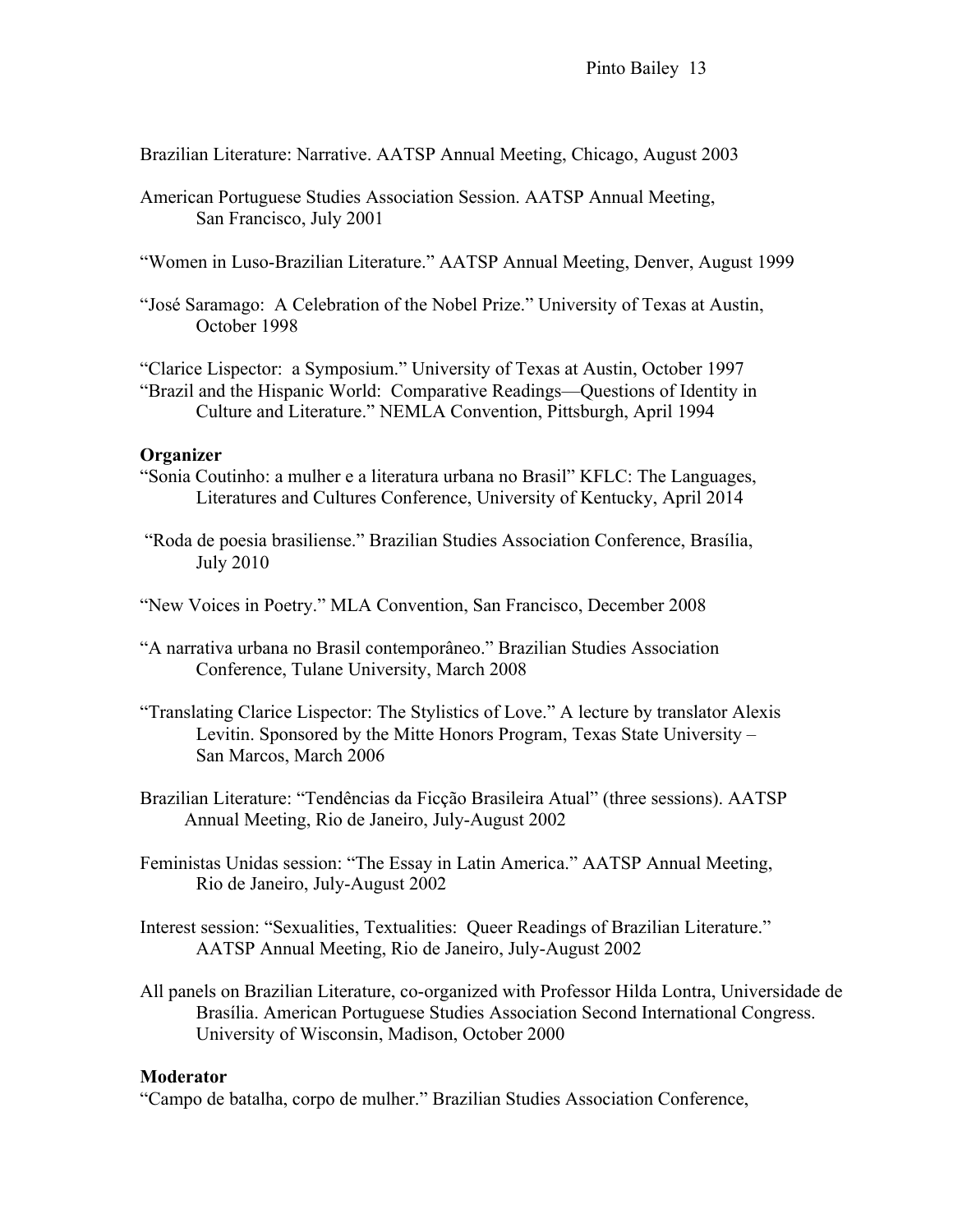Pontifícia Universidade Católica do Rio de Janeiro, July 2018

"Edimilson de Almeida Pereira: o poeta e sua obra." Brazilian Studies Association Conference, Brasilia, July 2010

**Editorial Work and Service to Professional Organizations** Book manuscript reviewer, Purdue University Press, 2020

Managing Editor, *Journal of Lusophone Studies*, 2017-2018

Editorial Board, *Chasqui. Revista de Literatura Latinoamericana*, 2000-2017

Elected member of the Editorial Board, *Revista Iberoamericana*, 2014-2018; 2018-2022

- Appointed by the MLA Executive Council to the *PMLA* Advisory Committee in the field of South American Literature, 2014-2017
- Elected member of the Executive Committee of the MLA  $20<sup>th</sup>$  and  $21<sup>st</sup>$ -Century Latin American Forum, 2016-2021
- Elected Luso-Brazilian Language and Literature Division's Representative to the MLA Delegate Assembly, 2014-2017
- Manuscript reviewer, *Contexto.* Revista do Programa de Pós-Graduação em Letras, Universidade Federal do Espírito Santo, 2015
- Manuscript reviewer, *Revista Estudos de Literatura Brasileira Contemporânea*, Programa de Pós- Graduação em Literatura, Universidade de Brasília, 2014
- Invited member of the Scientific Committee, XI Congress of the Associação Internacional de Lusitanistas, 2014
- Chair, Roberto Reis Book Prize Selection Committee, Brazilian Studies Association 2012
- Manuscript reviewer, *PMLA*, 2011
- Nominated to the Executive Committee of the Latin American Studies Association, Brazil Section 2009
- Elected member of the Executive Committee of the MLA Luso-Brazilian Division, 2009-2014
- Elected member of the Brazilian Studies Association Executive Committee, 2008-2012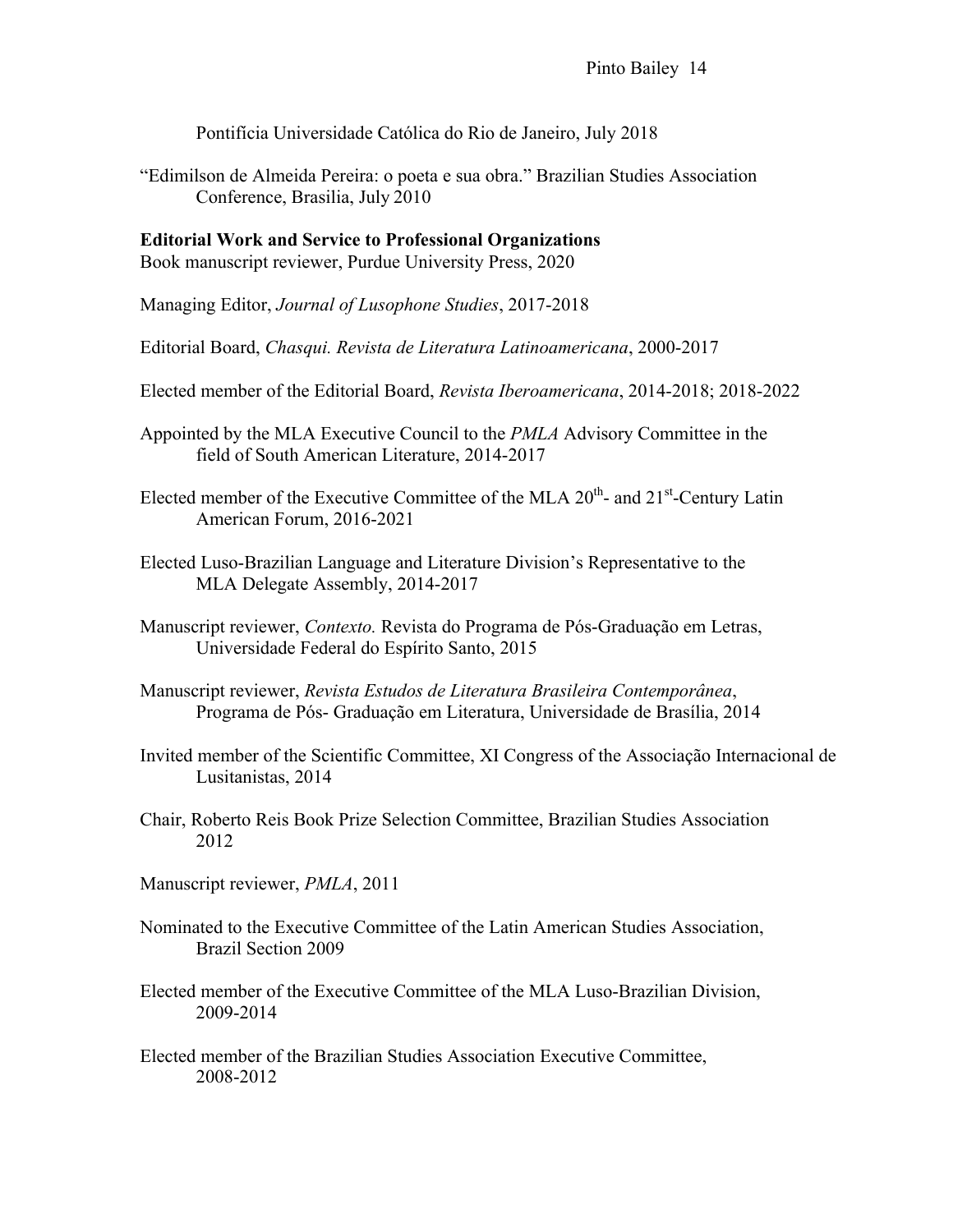- Elected member of the Board of Directors, Austin Area Translators and Interpreters Association, as Director of Communications, 2006
- Manuscript reviewer, *Luso-Brazilian Review*, 2006
- Elected Luso-Brazilian Language and Literature Division's Representative to the MLA Delegate Assembly, 2005-2007
- Book manuscript reviewer, Editora Mulheres (Universidade Federal de Santa Catarina, Brazil), 2005
- Elected member of the Editorial Board, *Revista Iberoamericana*, 2004-2008
- Book manuscript reviewer, University of Texas Press, 2002
- Elected member of the AATSP Executive Council, 2001-2003
- Manuscript reviewer, *Luso-Brazilian Review*, 1998-2002

#### **Language Courses (selected)**

**\* Denotes new courses developed at W&L** First- through Fourth-Semester Portuguese

Accelerated First- and Second-Year Portuguese for Speakers of Other Romance Languages \*

Intensive First- and Second-Year Portuguese for Spanish Speakers

First- through Fourth-Semester Spanish

Advanced Intermediate Spanish

Advanced Portuguese Conversation and Composition

Advanced Spanish Composition

Advanced Spanish Conversational Skills

# **Undergraduate Culture and Literature Courses (selected)**

**\* Denotes new courses developed at W&L** Human Rights in Latin America: From Historical Roots to Contemporary Issues. LACS Capstone (taught in English) \*

Growing up Female: Inter-American Perspectives (taught in English) \*

Brazilian Culture and Civilization through Film (taught in Portuguese) \*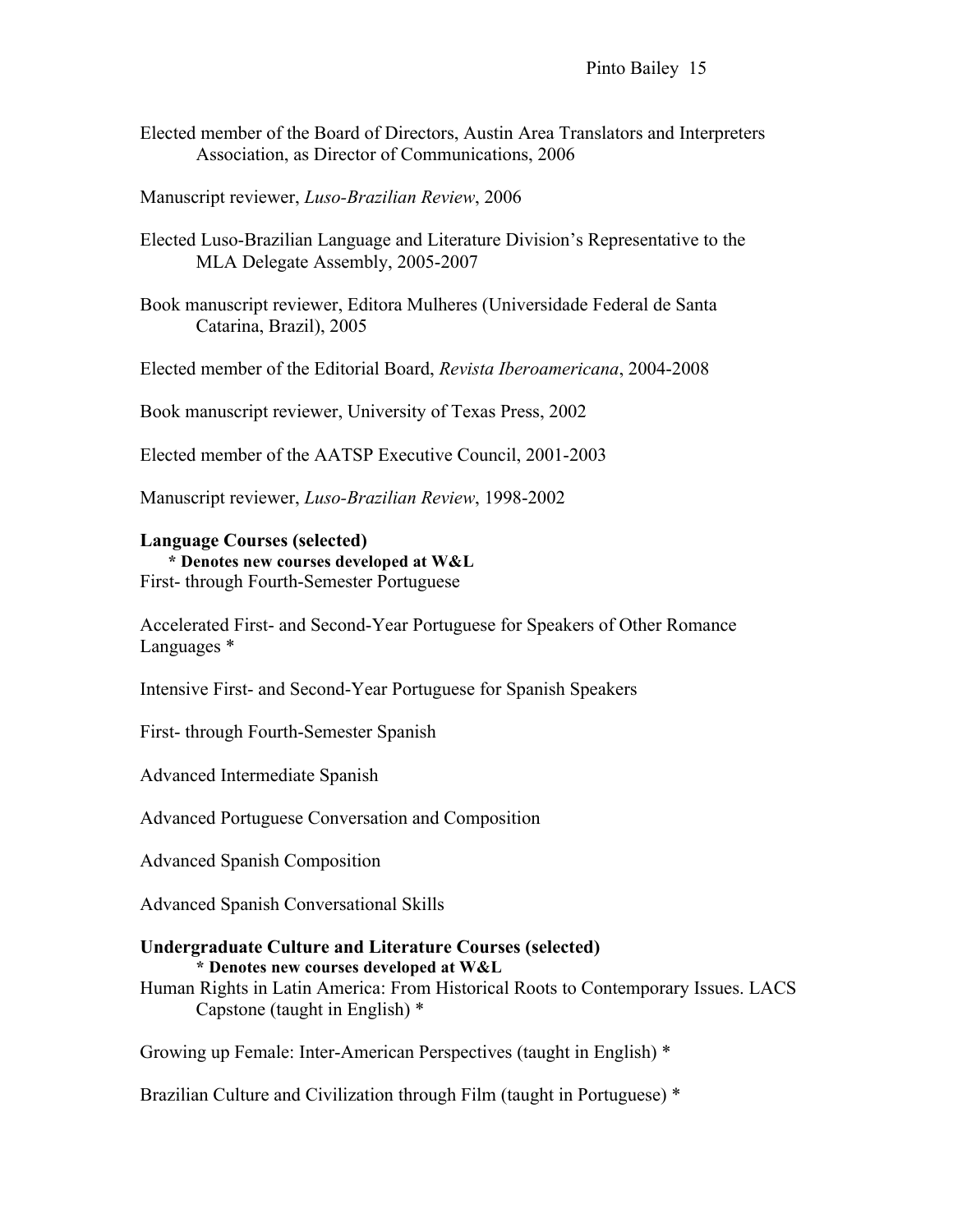Latin America through Film (Study Abroad**;** taught in Spanish) \*

The Female Self and Society: Latin American Women Writers (First-Year Seminar; taught in English) \*

Multiculturalism in Latin America: The Case of Brazil (taught in English) \*

Hispanic Women in Literature, Cinema, and Society (taught in Spanish) \*

Spanish American Culture and Civilization (taught in Spanish)

Introduction to Hispanic Literature (taught in Spanish)

The Brazilian Short Story (taught in Portuguese)

Introduction to Brazilian Literature (taught in Portuguese)

Brazilian Civilization (taught in Portuguese)

African and Afro-Brazilian Literature (taught in Portuguese)

Brazil: 500 Years (taught in English)

Twentieth-Century Brazilian Women Writers (taught in English)

#### **Graduate Courses**

The Female Body in Nineteenth- and Twentieth-Century Brazilian Literature

Modern and Contemporary Feminist Criticism

Voices from Africa: Black Identity in Brazilian and African Cultures and Lits.

Female Development in Latin American Women's Writing

Narrative Space and National Character in Brazilian Literature

#### **Student Research Projects and Theses Supervised**

"O ensino e aprendizagem da língua inglesa em Manaus: a formação de professores e seus pressupostos teórico-práticos." By Edith Santos Correa, Doctoral Candidate, Instituto de Ciências Humanas e Letras, Programa de Pós-Graduação em Sociedade e Cultura na Amazônia, Universidade Federal do Amazonas. Washington and Lee University, Winter-Spring 2016.

"Portuguese Cultural Identity through Fernando Pessoa's Poetry." By Linda Gaida. Summer Research Scholar. Washington and Lee University, 2014.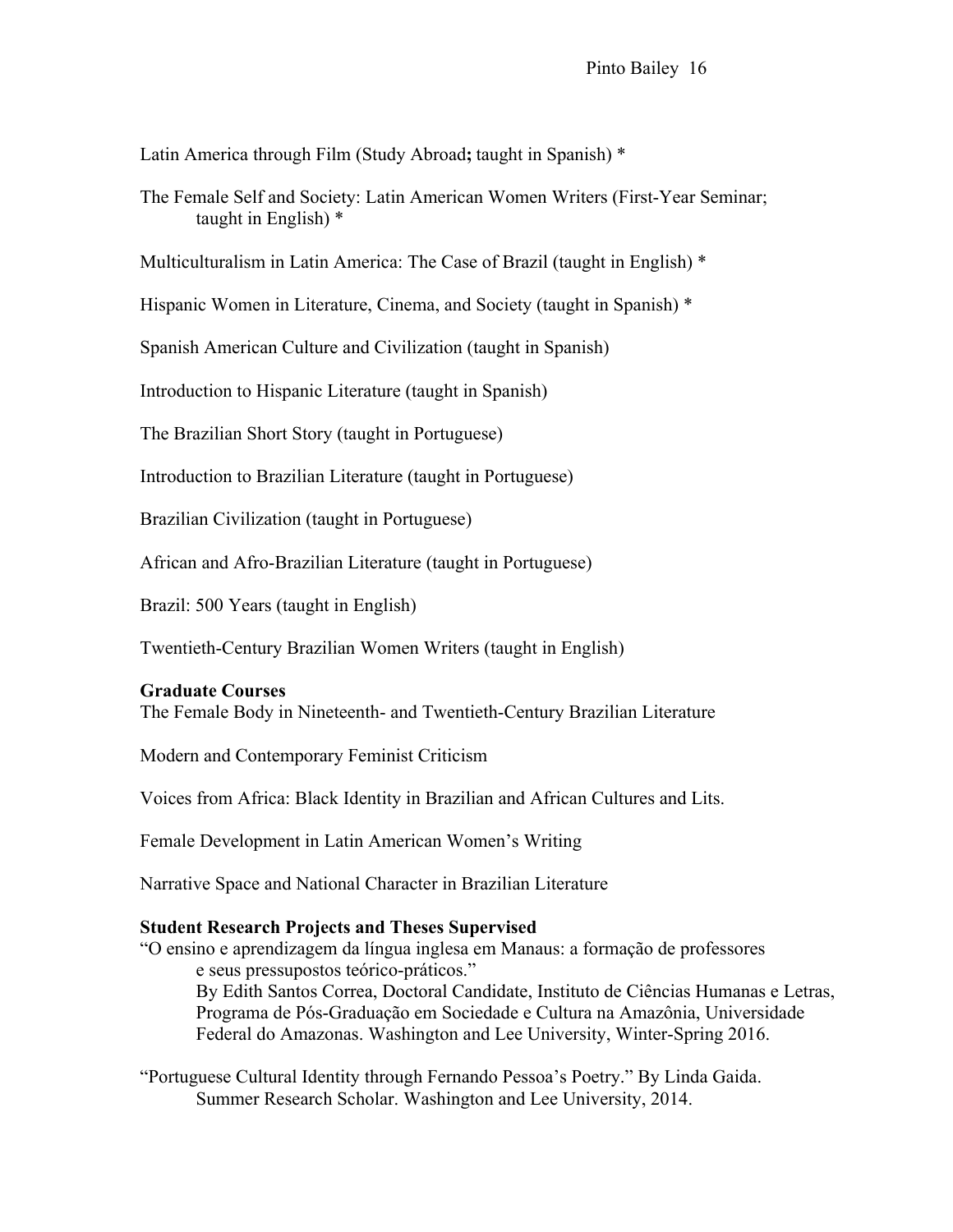Pinto Bailey 17

- "Social Inequalities and Displacement as Seen in Brazilian Fiction and Film." By Haley Miller. Independent Study. Washington and Lee University, 2012.
- "Modern and Contemporary Brazilian Women Writers and Social Change." By Stephanie Carvalho. Independent Study. Washington and Lee University 2012.
- "Death, Eroticism, and Language in the Poetry of Alejandra Pizarnik." By Amy E. Shillinglaw. M.A. Thesis. University of Texas at Austin, 1999
- "Argentinean Women Writers of the 1990's." By Holmfridur Gardarsdottir. M.A. Thesis. University of Texas at Austin, 1996

#### **Academic Service**

- Supervisor to the Portuguese Language Fulbright Teaching Assistant, Washington and Lee University, 2012-16; 2018-20
- Presenter, Faculty Workshop on First-Year Seminars, Washington and Lee University Fall Academy, August 2014
- Study Abroad Orientation Session for students spending a semester or year in Latin America, Washington and Lee University, November 2012, November 2014, November 2015
- Facilitator, Women's Leadership Summit, Washington and Lee University, October 2010
- Academic Adviser for First-Year Students, Washington and Lee University, 2009-2016
- Adviser, Casa Hispánica, Washington and Lee University, 2015-2016
- Co-Adviser, Casa Hispánica, Washington and Lee University, 2009-2014
- Adviser, Brazilian Club, Washington and Lee University, 2009-present
- Presenter, "Portuguese as a World Language." Parents' Weekend, Washington and Lee University, Fall 2009
- Committee to revise Spanish 164, Advanced Intermediate Spanish, Washington and Lee University, Fall 2009
- Developed a Service-Learning component for fourth-semester Spanish, Austin Community College, 2007

Fulbright Committee, Texas State University – San Marcos, 2004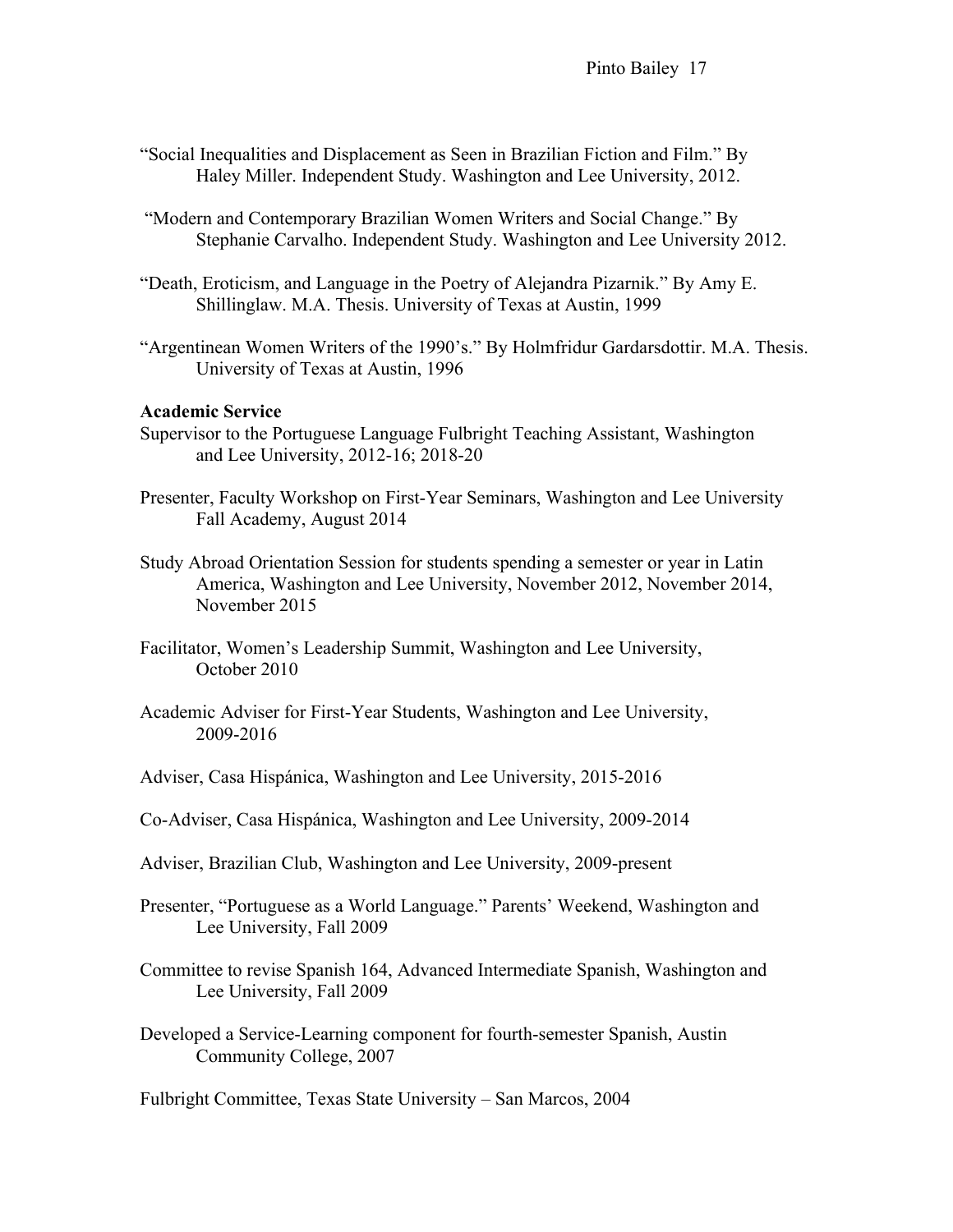Coordinator, Portuguese Study Abroad Program at the Universidade Federal de Minas Gerais, Brazil, with the Brazil Center-Institute of Latin American Studies, University of Texas at Austin, 1996-1998

Portuguese Lower-Division Coordinator, University of Texas at Austin, 1995-1997

Spanish Program Coordinator, Worcester Polytechnic Institute, 1990-1993

## **Honors and Awards**

- Lenfest Summer Fellowship, Washington and Lee University. Project title: **"**Women, Memory, Nation: Trauma, History, and Family Stories," 2014
- Lenfest Summer Fellowship, Washington and Lee University. Project title: "Women, Memory, Nation: Writing Identities in Latin American Literature," 2013

Lenfest Summer Fellowship, Washington and Lee University. Project title: "Ursula, an Abolitionist Novel, Edition and Translation," 2012

- Lenfest Summer Fellowship, Washington and Lee University. Project title: "Ursula, an Abolitionist Novel, Edition and Translation," 2011
- Lenfest Summer Fellowship, for summer research in Brazil. Project title: "Maria Firmina dos Reis," 2010
- College of Liberal Arts Dean's Excellence in Scholarly/Creative Activity Award, Texas State University – San Marcos, 2004
- National Endowment for the Humanities Summer Stipend. Project title: "Female Sexuality and Social Power in Writings by Twentieth-Century Brazilian Women," 1999
- University Cooperative Society Subvention Award. Book title: *Urban Voices: Contemporary Short Stories from Brazil*, Fall 1998
- UT-Austin Faculty Development Program Summer Research Assignment, Project title: "Female Sexuality and Social Power in Writings by Twentieth-Century Brazilian Women," Summer 1998
- Undergraduate Course Development, UT- Austin, Institute of Latin American Studies, support for research assistant to develop course material for new course, "Alternate Second-Year Portuguese for Spanish Speakers," Spring 1997
- UT-Austin, Institute of Latin American Studies Faculty Research Program. Project title: "Urban Voices: The City in the Contemporary Short Story from Brazil," Summer 1996

National Endowment for the Humanities Summer Seminar on "Modern Poetry and Poetics